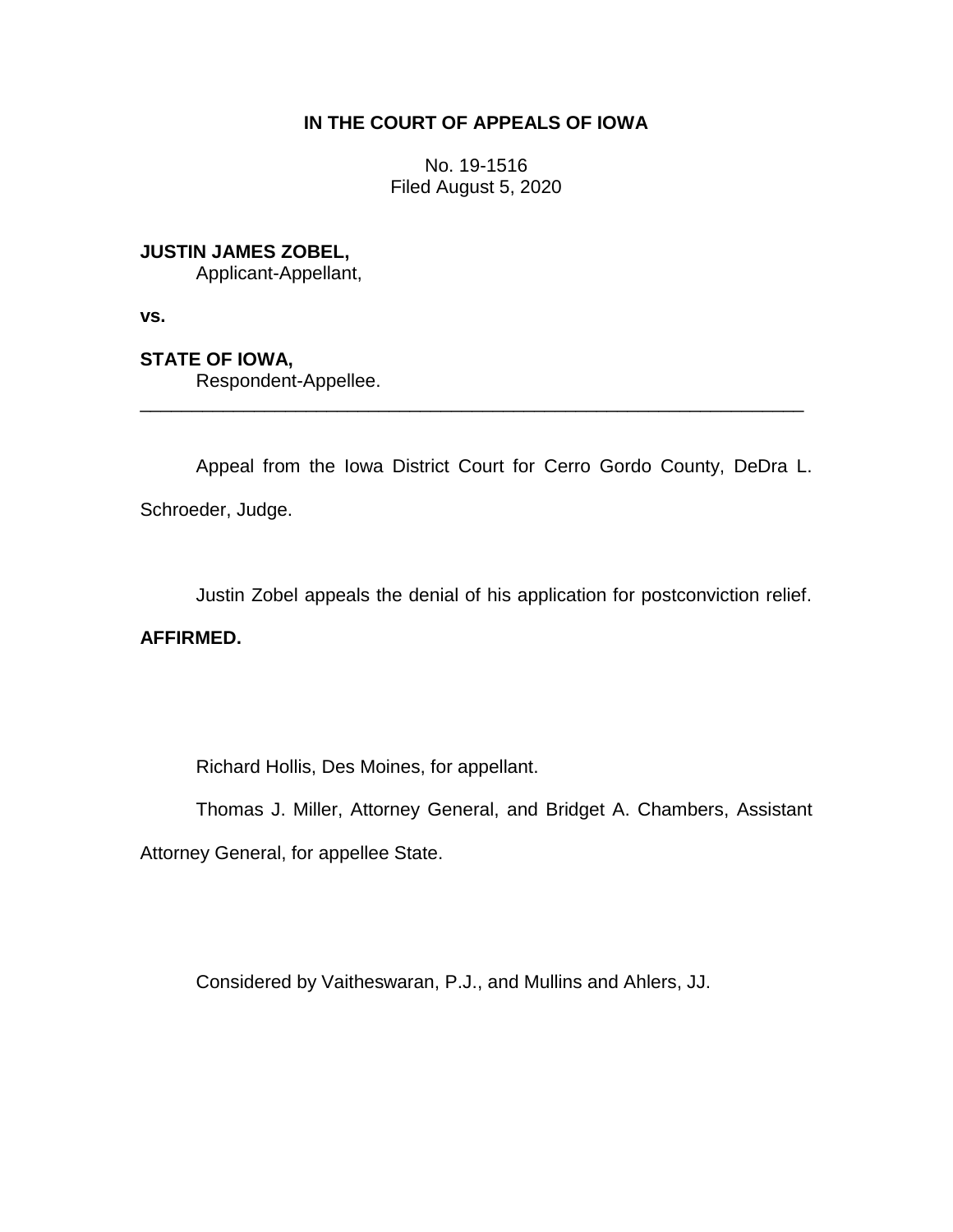## **VAITHESWARAN, Presiding Judge.**

Justin Zobel was convicted of several crimes. The court of appeals affirmed his judgment and sentences. *See State v*. *Zobel*, No. 16-0892, 2017 WL 3077922, at \*5 (Iowa Ct. App. July 19, 2017).

Zobel filed a postconviction-relief application in 2017, alleging in part that "at least one member of the jury panel lied when asked about any sort of relationship or association with the victim." He did not attach an affidavit to support the allegation. *See* Iowa Code § 822.4 (2017) ("Affidavits . . . supporting its allegations shall be attached to the application or the application shall recite why they are not attached.").

The district court appointed counsel for Zobel and scheduled the matter for hearing a year later. Shortly before the hearing date, counsel moved for a continuance, citing an inability to communicate with Zobel for several months. The district court granted the motion. The court later granted a second motion to continue in addition to a motion to remove the case from the list of cases subject to dismissal for lack of prosecution. *See* Iowa R. Civ. P. 1.944.

On the rescheduled hearing date in 2019, Zobel's attorneys filed a brief reasserting that Zobel "should be awarded a new trial due to juror misconduct and juror bias as [a] juror . . . had a relationship or association with the purported victim." They also filed a motion for additional time to obtain an affidavit from Zobel to "explain his knowledge of the relationship" between that juror and "the purported victim." They claimed they had not been able to communicate with Zobel for approximately one week.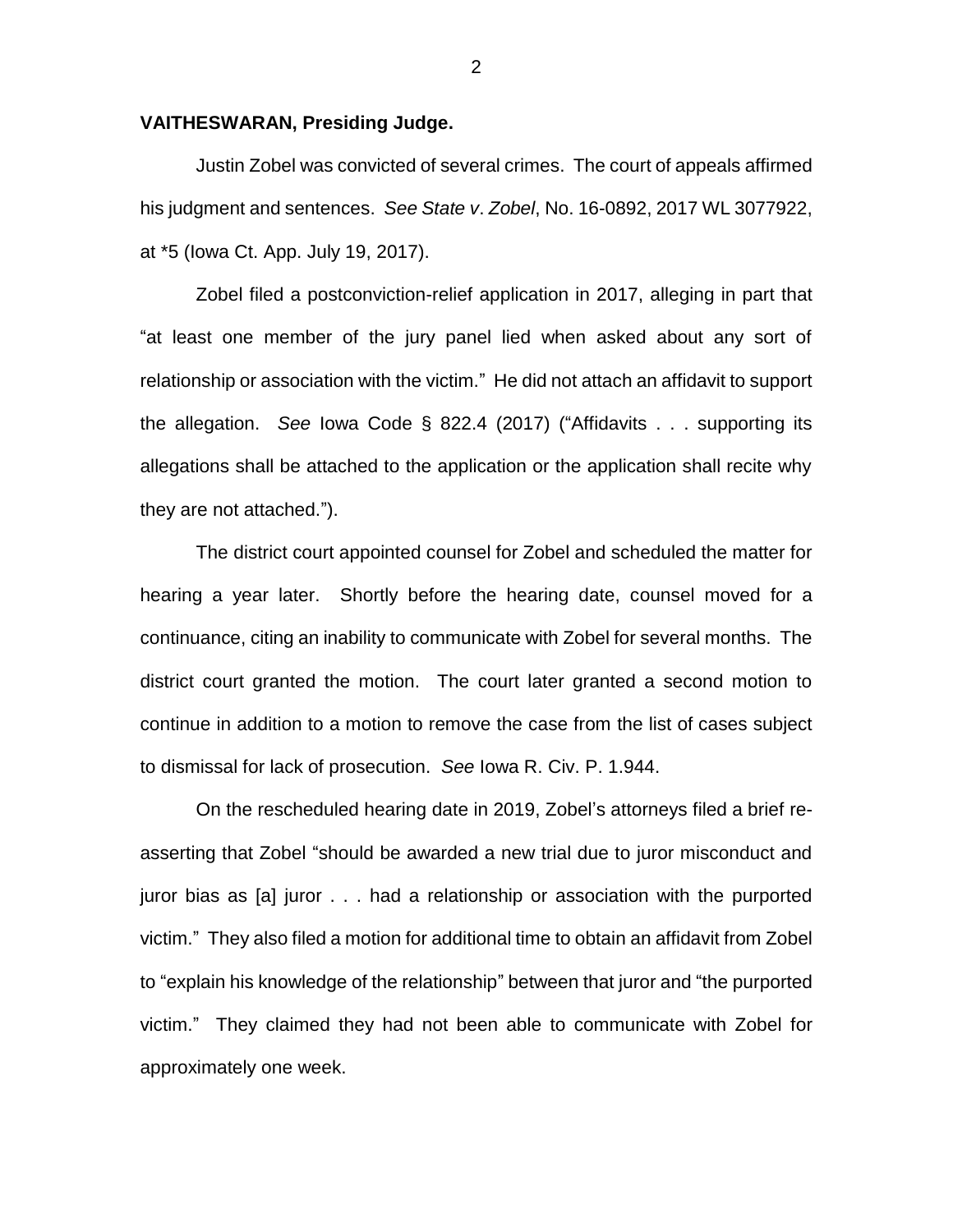The district court denied the motion and the postconviction-relief application, reasoning as follows:

> The applicant in this case has failed to present any evidence regarding the issue of juror misconduct or juror bias. Mere assertions in the application and briefing are insufficient.

> Counsel for the applicant requested additional time to present evidence by way of affidavit of the applicant. The applicant has failed to maintain contact with his counsel. . . . The request for additional time was denied.

On appeal, Zobel argues the district court's denial of his motion for additional time violated his due process rights under the United States and Iowa Constitutions. He failed to preserve error on this issue. *See Meier v*. *Senecaut*, 641 N.W.2d 532, 537 (Iowa 2002) (citation omitted) ("It is a fundamental doctrine of appellate review that issues must ordinarily be both raised and decided by the district court before we will decide them on appeal.").

In the alternative, Zobel argues "postconviction counsel were ineffective for failing to present [his] motion for additional time to obtain affidavit from [him] as a request implicating [his] rights to due process of law." To prevail, he must establish deficient performance and prejudice. *See Strickland v*. *Washington*, 466 U.S. 668, 687 (1984). We may resolve the claim on either prong. *Nguyen v*. *State*, 878 N.W.2d 744, 754 (Iowa 2016) ("Since we conclude that counsel did not fail to perform an essential duty, we need not address the prejudice prong of the ineffective-assistance-of-counsel analysis."). Zobel does not expound upon the deficient-performance prong other than to say that his attorneys breached their duties of competence and diligence. We are unpersuaded.